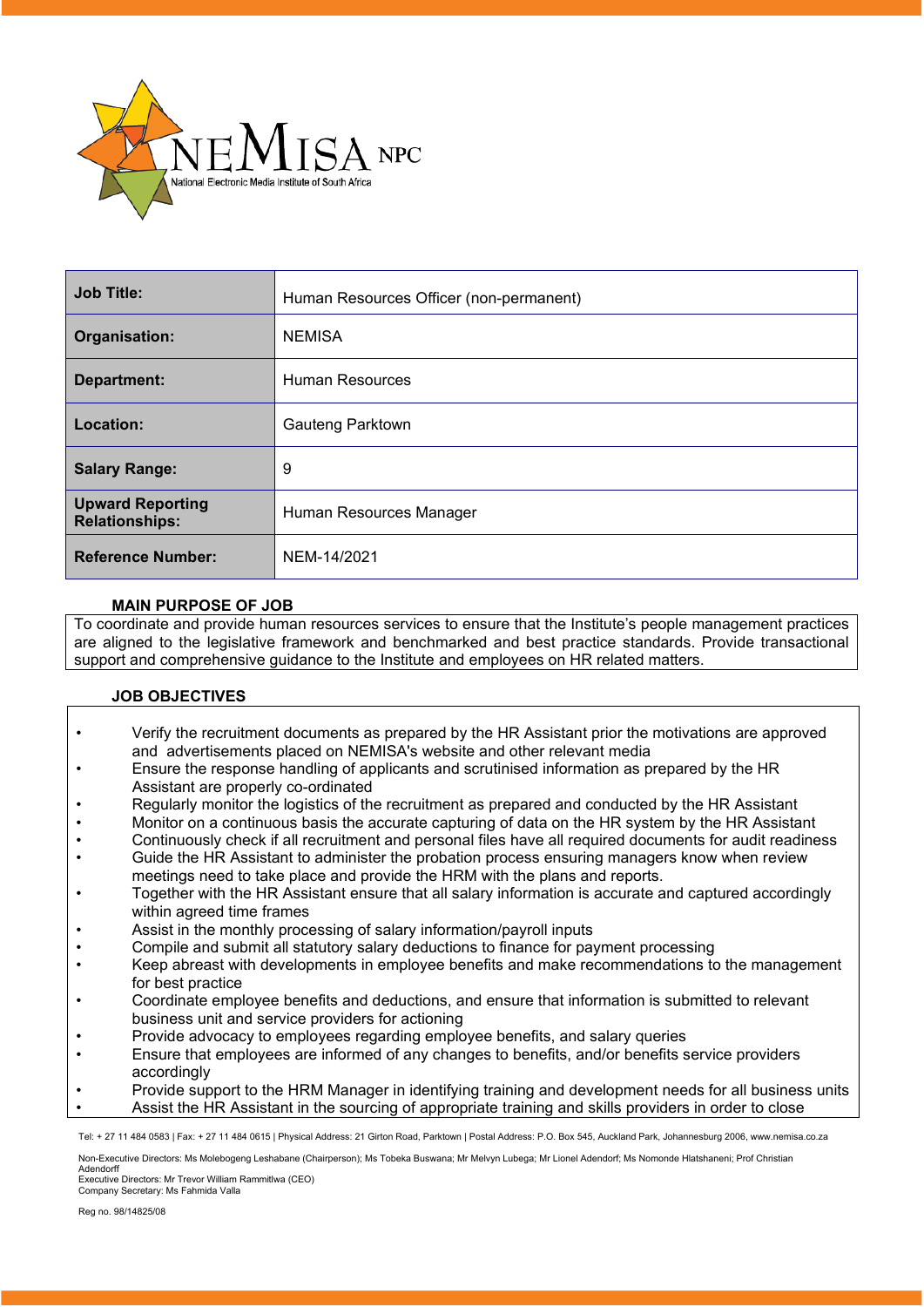

needs gaps

• Coordinate training interventions and ensure that employees are informed regarding relevant logistics • Monitor if the updated Institute's and employee's records after the completion of training interventions as well as prepare the draft training report for the HRM's perusal • Verify the updated Workplace Skills Plan information on a monthly basis • Advise the HR Assistant when liaising with relevant authorities on tax, benefits and compulsory deductions • Ensure that all employees are updated on any legislative and related policy changes • Assist employees in engaging with relevant authorities relating to salary and benefits • Support the implementation by the HR Assistant of HR systems and databases; enter data and maintain these accordingly • Prepare, as required, management reports on employee-related data to assist with the management and development of staff • Monitor that all electronic and paper-based staff files are maintained and filing is completed in a timely manner for the final verification by the HRM • Assist in the development of various HR policies and procedures • Ensure that there is maintenance of all HR related files and database and anomalies be corrected and sensitive the HRM for verification **Essential Desirable Education: Formal Qualifications** *Education involves the acquisition of knowledge and skills through learning where subject matter is imparted systematically. Formal qualifications are obtained by studying at formal institutions e.g. universities, technikons, colleges, etc.* **Level of Education:** Minimum: • Three (3) year National Diploma in Human Resources Management • Matric Ideal: Bachelor's Degree with focus on Huma Resources Management **Matric Duration /** 

### **Job related Work Experience**

*Experience is obtained through opportunities for exposure and practice at work. It includes all working experience has some bearing on the job and is not restricted to the current organisation. Supervised on-the-job train internships and learnerships are incorporated within this category.*

**Time Essential Desirable**

Tel: + 27 11 484 0583 | Fax: + 27 11 484 0615 | Physical Address: 21 Girton Road, Parktown | Postal Address: P.O. Box 545, Auckland Park, Johannesburg 2006, www.nemisa.co.za

Non-Executive Directors: Ms Molebogeng Leshabane (Chairperson); Ms Tobeka Buswana; Mr Melvyn Lubega; Mr Lionel Adendorf; Ms Nomonde Hlatshaneni; Prof Christian Adendorff; Ms Bongekile Filana

Executive Directors: Mr Trevor William Rammitlwa (CEO) Company Secretary: Ms Fahmida Valla

Reg no. 98/14825/08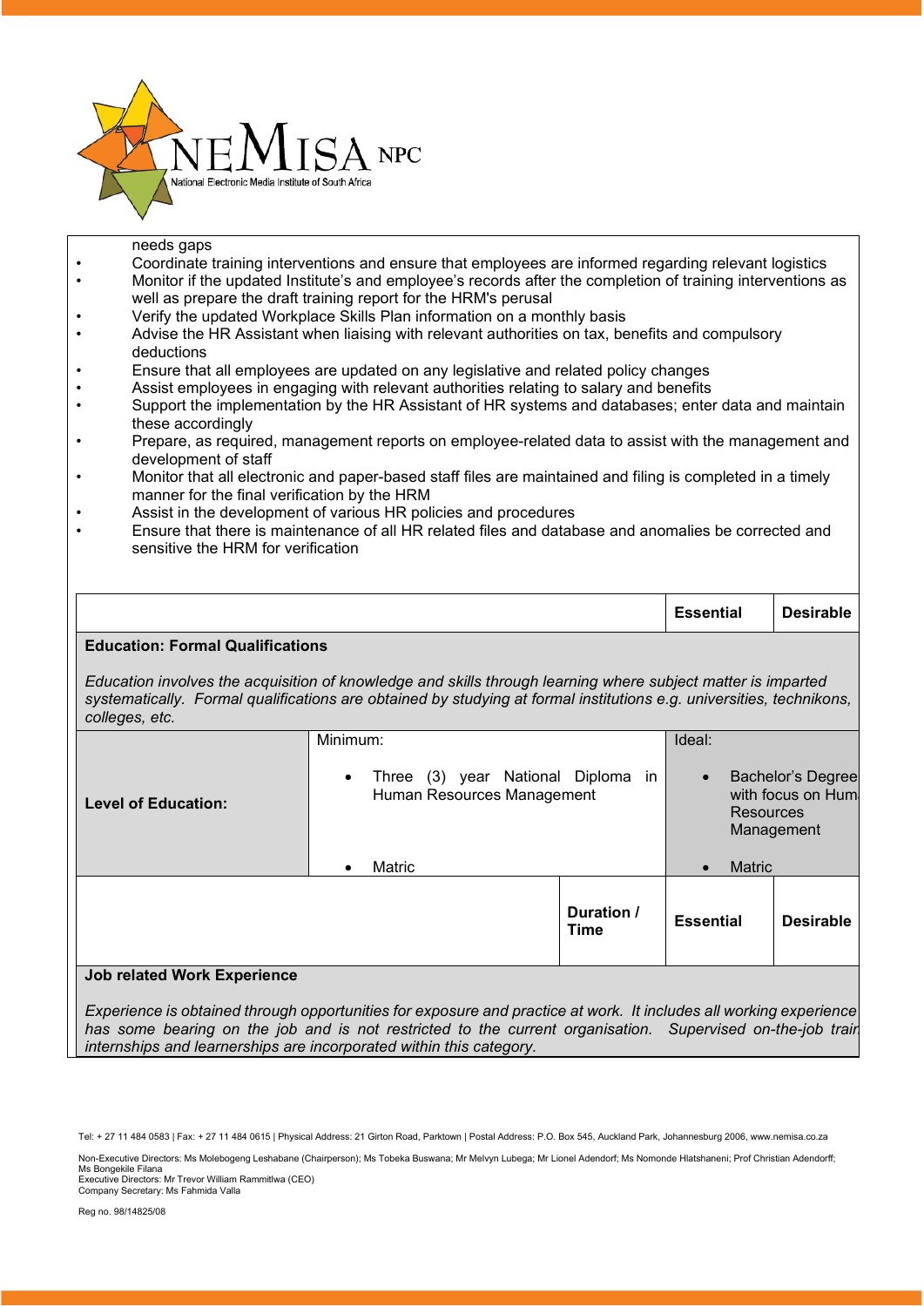

| Minimum:<br>2+ years' experience in:<br>$\bullet$<br>- General human resources administration;<br>- General recruitment process handling from entry<br>to exit;<br>- The implementation of human resources<br>systems, policies and procedures;<br>- The basic knowledge of labour relations;<br>- The basic knowledge of OD processes and<br>- General payroll inputs and invoices payment turn<br>around time. | $+24$ months |  |  |
|------------------------------------------------------------------------------------------------------------------------------------------------------------------------------------------------------------------------------------------------------------------------------------------------------------------------------------------------------------------------------------------------------------------|--------------|--|--|
| Ideal:<br>4+ years' experience in:<br>$\bullet$<br>- Relevant Human resources administration and<br>organisational training and development<br>facilitation:<br>- Facilitation and consultation of OD processes;<br>- Drafting and reviewal of human resources and<br>policies, procedures and processes.                                                                                                        |              |  |  |

| Duration /<br>Time | <b>Essential</b> | <b>Desirable</b> |
|--------------------|------------------|------------------|
|                    |                  |                  |

# **Job related Skills**

*Job-related skills are typically gained through formal or informal training programs (these exclude programs through which Formal Qualifications are attained). Skills refer to how to do things. They are demonstrated in the application of techniques and procedures.*

| Computer literate (MS Office)                                     | $+24$ months |  |
|-------------------------------------------------------------------|--------------|--|
| <b>Report Writing</b>                                             | $+24$ months |  |
| Personable with excellent verbal and written communication skills | $+24$ months |  |
| <b>Presentation Skills</b>                                        | $+24$ months |  |
| Problem Solving                                                   | $+24$ months |  |

Tel: + 27 11 484 0583 | Fax: + 27 11 484 0615 | Physical Address: 21 Girton Road, Parktown | Postal Address: P.O. Box 545, Auckland Park, Johannesburg 2006, www.nemisa.co.za

Non-Executive Directors: Ms Molebogeng Leshabane (Chairperson); Ms Tobeka Buswana; Mr Melvyn Lubega; Mr Lionel Adendorf; Ms Nomonde Hlatshaneni; Prof Christian Adendorff;<br>Ms Bongekile Filana<br>Executive Directors: Mr Trevor